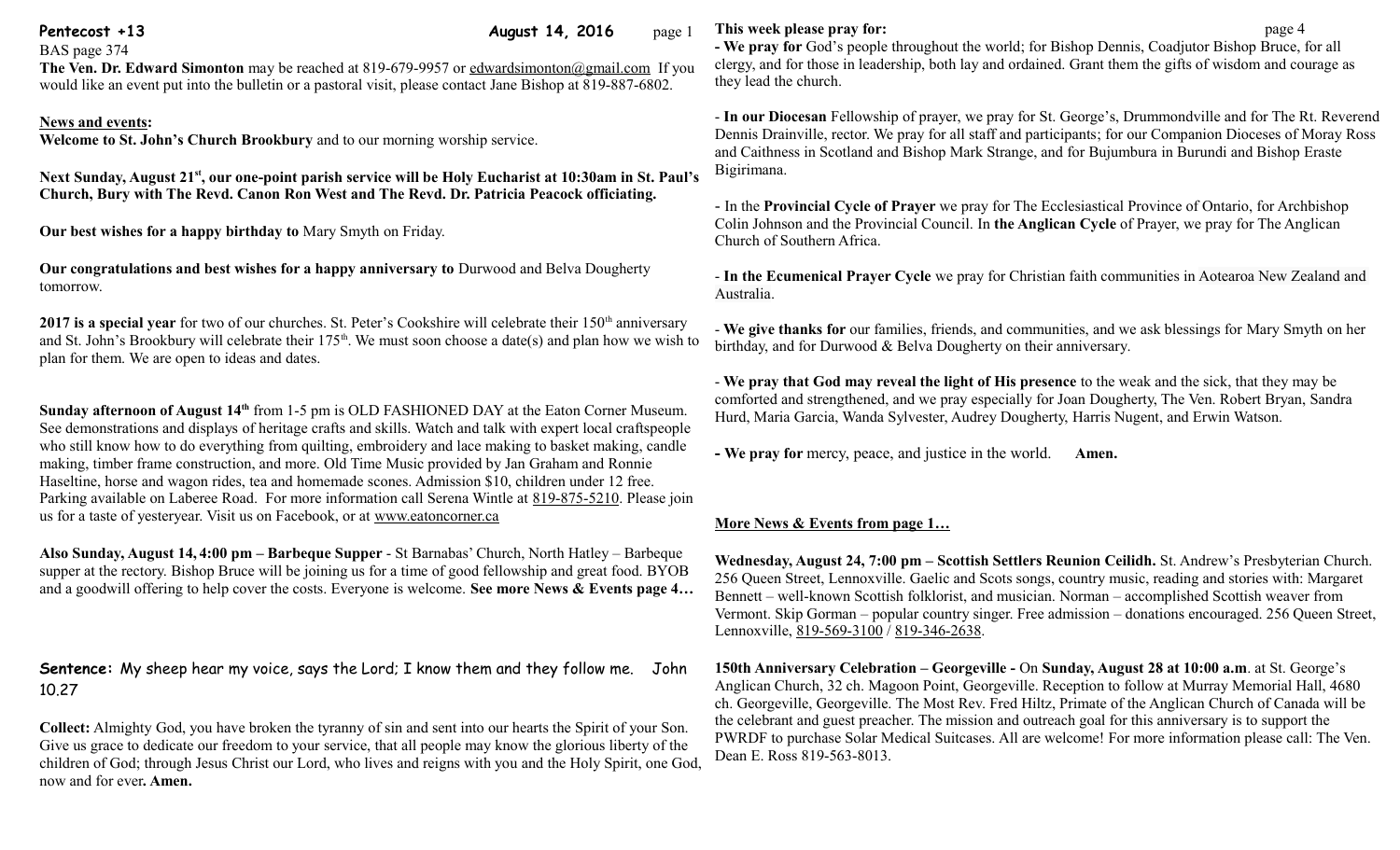A Reading from the Book of Jeremiah...<sup>4</sup>Now the word of the Lord came to me saying,<sup>5"</sup>Before I formed you in the womb I knew you, and before you were born I consecrated you; I appointed you a prophet to the nations."<sup>6</sup>Then I said, "Ah, Lord God! Truly I do not know how to speak, for I am only a boy."<sup>7</sup>But the Lord said to me, "Do not say, 'I am only a boy'; for you shall go to all to whom I send you, and you shall speak whatever I command you,<sup>8</sup>Do not be afraid of them, for I am with you to deliver you, says the Lord."<sup>9</sup>Then the Lord put out his hand and touched my mouth; and the Lord said to me, "Now I have put my words in your mouth.<sup>10</sup>See, today I appoint you over nations and over kingdoms, to pluck up and to pull down, to destroy and to overthrow, to build and to plant." *Jeremiah 1:4-10* 

**Psalm 71:1-6 (**BAS page 795)

**A Reading from the Letter to the Hebrews…**<sup>18</sup>You have not come to something that can be touched, a blazing fire, and darkness, and gloom, and a tempest,<sup>19</sup>and the sound of a trumpet, and a voice whose words made the hearers beg that not another word be spoken to them.<sup>20</sup>(For they could not endure the order that was given, "If even an animal touches the mountain, it shall be stoned to death."<sup>21</sup>Indeed, so terrifying was the sight that Moses said, "I tremble with fear.")<sup>22</sup>But you have come to Mount Zion and to the city of the living God, the heavenly Jerusalem, and to innumerable angels in festal gathering,<sup>23</sup> and to the assembly of the firstborn who are enrolled in heaven, and to God the judge of all, and to the spirits of the righteous made perfect,<sup>24</sup>and to Jesus, the mediator of a new covenant, and to the sprinkled blood that speaks a better word than the blood of Abel.<sup>25</sup>See that you do not refuse the one who is speaking; for if they did not escape when they refused the one who warned them on earth, how much less will we escape if we reject the one who warns from heaven!<sup>26</sup>At that time his voice shook the earth; but now he has promised, "Yet once more I will shake not only the earth but also the heaven."<sup>27</sup>This phrase, "Yet once more," indicates the removal of what is shaken—that is, created things—so that what cannot be shaken may remain.<sup>28</sup>Therefore, since we are receiving a kingdom that cannot be shaken, let us give thanks, by which we offer to God an acceptable worship with reverence and awe;<sup>29</sup>for indeed our God is a consuming fire. *Hebrews 12:18-29* 

The Holy Gospel of our Lord Jesus Christ according to Luke... <sup>10</sup>Now he was teaching in one of the synagogues on the sabbath.<sup>11</sup>And just then there appeared a woman with a spirit that had crippled her for her over and said, "Woman, you are set free from your ailment."<sup>13</sup>When he laid his hands on her, immediately she stood up straight and began praising God.<sup>14</sup>But the leader of the synagogue, indignant because Jesus had cured on the sabbath, kept saying to the crowd, "There are six days on which work ought to be done; come on those days and be cured, and not on the sabbath day."<sup>15</sup>But the Lord answered him and said, "You hypocrites! Does not each of you on the sabbath untie his ox or his donkey from the manger, and lead it away to give it water?<sup>16</sup>And ought not this woman, a daughter of Abraham whom Satan bound for eighteen long years, be set free from this bondage on the sabbath day?"<sup>17</sup>When he said this, all his opponents were put to shame; and the entire crowd was rejoicing at all the wonderful things that he was doing. *Luke 13:10-17*

**Reflection:** In our Gospel lesson for today, Jesus breaks a major rule for keeping the Sabbath: he healed someone who was not in any imminent danger. And as you can tell from the synagogue leader's response, this was something one just didn't do. But notice that when the leader objects, he doesn't say anything

directly to or about Jesus. Rather he rebukes the woman: "There are six days on which work ought to be done; come on those days and be cured, and not on the sabbath day". And yet the story doesn't indicate that she came to the synagogue on that day to be cured. She came for the same reason she always came: to worship God.

This episode isn't the only time the Gospels report Jesus clashing with the Jewish authorities over the Sabbath. Time after time, rather than following their restrictions, he honoured God on the Sabbath by putting into practice God's mercy and compassion in the lives of people who were suffering and in need. And they always accused him of dishonouring God by violating the Sabbath. In response, he tried to point out the hypocrisy of their obsession with rules. In this case he reminded them that they would free their livestock for feeding and watering on the Sabbath, but they refused human beings the chance to be free from their suffering. He insisted that practicing mercy and compassion were not only permitted on the day set aside to honour God, in fact they were positively required. – Alan Brehm

**Chuckles: A husband was trying to** prove to his wife that women talk more than men. He showed her a study which indicated that men use about 10,000 words a day and women use about 20,000 words a day. His wife thought about this for a while. She then told her husband that women have to use twice as many words as men because they have to repeat everything they say. Her husband looked stunned. Then he said, "What?"

**One night at the dinner table,** the wife commented, "When we were first married, you took the small piece of steak and gave me the larger. Now you take the large one and leave me the smaller; You don't love me any more..."

"Nonsense, darling," replied the husband, "you just cook better now."

**A journalist had done a story on gender roles in Kuwait** several years before the Gulf War, and she noted then that women customarily walked about 10 feet behind their husbands.

She returned to Kuwait recently and observed that the men now walked several yards behind their wives. She approached one of the women for an explanation. "This is marvelous," said the journalist. "What enabled the women to achieve this reversal of roles?" Replied the Kuwaiti woman: "Land mines!"

eighteen years. She was bent over and was quite unable to stand up straight.<sup>12</sup>When Jesus saw her, he called **A priest and a nun are on their way back home from a trip** when their car breaks down. They are unable to get it fixed, so they decide to spend the night in a hotel. The only hotel in the town has only one room available.

> Priest: Sister, I don't think the Lord would have a problem, under the circumstances, if we spent the night together in this one room. I'll sleep on the lounge and you have the bed.

Nun: I think that would be okay.

They prepare for bed and each one takes their agreed place in the room. Ten minutes later...

Nun: Father, I'm terribly cold.

Priest: Okay, I'll get you a blanket. (He does) Ten minutes later...

Nun: Father, I'm still terribly cold.

Priest: Okay Sister, I'll get you another blanket. (He does) Ten minutes later...

Nun: Father, I'm still terribly cold. I don't think the Lord would mind if we acted as man and wife just for this one night.

Priest: You're probably right so... get up and get your own blanket.